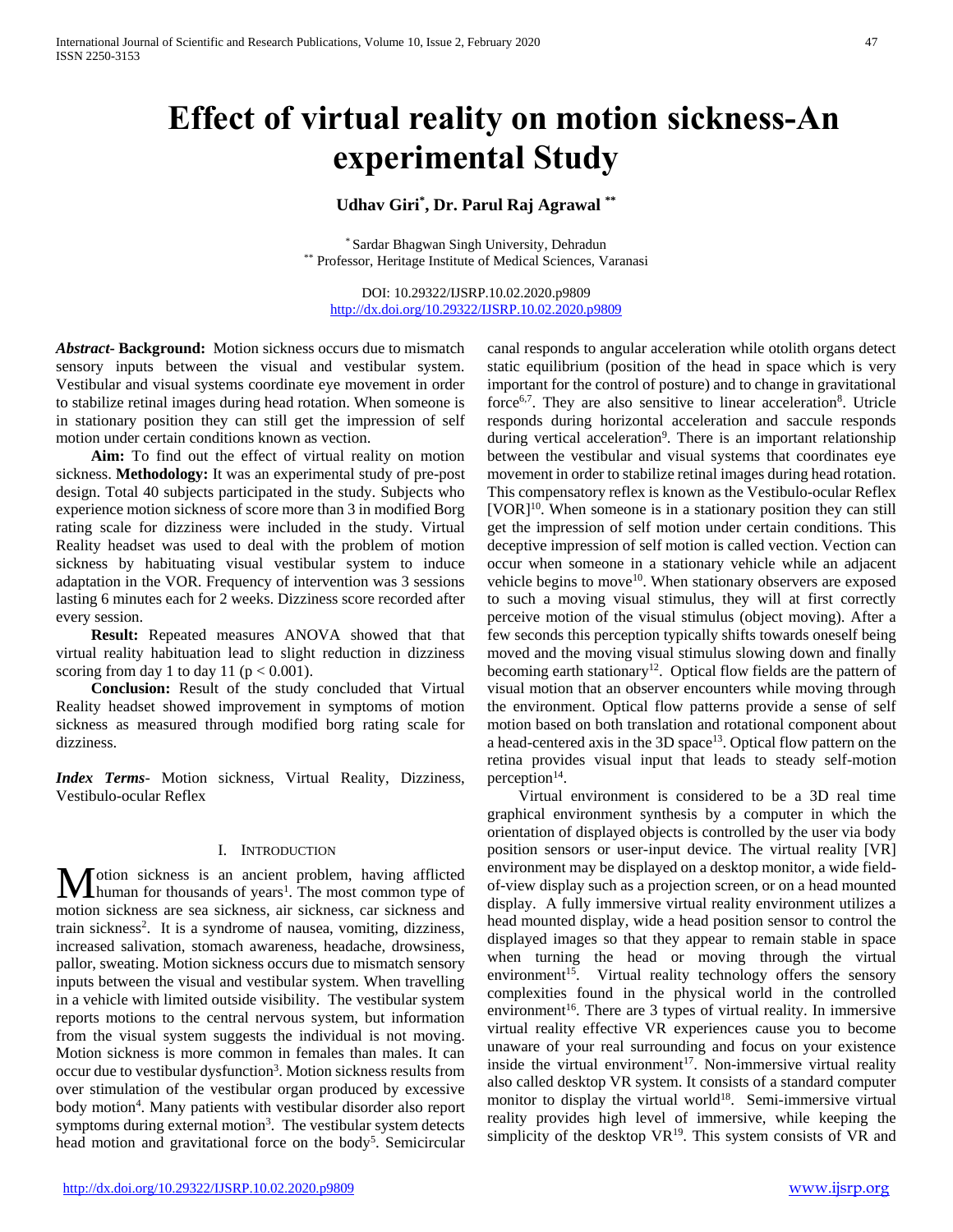real world attributes by embodying object the computer graphic into the scene of the reality<sup>18</sup>. VR can be used to induce adaptation in the  $VOR<sup>20</sup>$ .

 With motion sickness, the 2 primary senses that are involved are vestibular and visual sense. As the subject uses the simulation, the optical flow patterns of the road, buildings, and other part of the environment move past the subject peripheral this gives him/her a sense of vection. The visual system tell the subject a variety of information which includes that he/she is moving in a certain direction, accelerating when pressing gas pedal and decelerating when pressing the break. However, since the subject is not actually moving, the vestibular sense provides no sense of linear or angular acceleration or deceleration. This sensory conflict between visual and vestibular system result in motion sickness<sup>10</sup>.

 Virtual reality shinecon is an immersive type of VR and it is a plastic headset with pleather covered padding, and an adjustable head strap. The whole front cover of the headset flips down to reveal the smartphone holder. On both sides of headset are knobs that extend the front section of the headset to aid in image focusing. On the top centre of the headset is the pupil distance adjustment knob. Tuning the pupil distance knobs widen the distance between the lenses.

In addition to side effects like dryness of mouth, drowsiness, blurred vision, skin irritation, dizziness<sup>22</sup> and sedation, medications to treat vertigo affects individual's daily active performance by causing performance decrement on tasks requiring continuous attention and memory storage<sup>23</sup>. Many people deal with motion sickness on a daily basis have difficulty in travelling and so often they take a direct approach as medications for precaution at the time of travelling. This motion sickness may influence our daily activities as by symptoms like dizziness, nausea, etc. This study attempts to see the effect of virtual reality on motion sickness by habituating visual vestibular system using virtual reality headset.

 **Methodology** It is an experimental study with pre-post design.carried out in 40 subjects in age group of 18 – 45 years of

| Duration | $Mean \pm SD$ |
|----------|---------------|
|          |               |
| Day 1    | $4.8 \pm 1.4$ |
| Day 3    | $4.3 \pm 1.4$ |
| Day 5    | $3.6 \pm 1.4$ |
| Day 7    | $2.8 \pm 1.3$ |
| Day 9    | $2.1 \pm 1.2$ |
| Day 11   | $1.5 \pm 1.1$ |

either gender among the subjects who experience motion sickness while travelling and scored 3 or more in modified borg rating scale for dizziness.**subjects** 

**with** hearing problem or auditory symptom ,functional visual problem,painful neck movement, ear infection were excluded from the study.Modified Borg rating scale for dizziness was used as an outcome measure.**Instrument used was** Virtual reality headset with remote control Smartphone**,** Chair**,** A4 sheet with a centered black circle.Reliability of borg scale was  $0.78^{24}$  as established by Pfeiffer K.A et al (2002).

# II. PROCEDURE

 After taking ethical clearance, screening of participants was done based on inclusion and exclusion criteria. Included subjects were informed about the nature of study and written consent was taken from them. Detailed procedure was explained to them. Dizziness score was noted according to modified borg rating scale for dizziness.The individual were asked to sit on a chair comfortably with back straight. The mobile was placed in virtual reality headset which was then set over individual's eyes. Subjects were instructed to report any sort of discomfort so that video can be stopped immediately. After showing 6 minute video, virtual reality headset was removed and the individual were asked to stand up and focus on a point for 10-15 seconds. Any symptoms of motion sickness were scored on the basis of modified borg rating scale for dizziness. Total 3 sessions lasting 6 minutes each for 2 weeks was given to each participant. Data was analyzed using SPSS version 16.0 software. Descriptive statistics was used to summarize the variables. Repeated measure ANOVA with Greenhouse geissere correction was used to see the change in dizziness score from day 1 to day 11. P value  $< 0.05$  was considered statistically significant.

# III. RESULT

 Total 40 subjects participated in the study. Mean age of participant was 32.05±8.4. The gender distribution in our study was 55% female and 45% were male. Repeated measures ANOVA showed that Modified Borg Rating Scale for Dizziness scores differ statistically significant between time points with  $p < 0.001$ . Post hoc test using Bonferroni correction revealed that virtual reality habituation lead to slight reduction in Modified Borg Rating Scale for Dizziness scoring from day 1 to day 11 (From mean  $4.8 \pm 1.4$  to  $1.5 \pm 1.1$ ). Table 1 shows the gradual decline in mean dizziness scoring from day 1 to day 11

Table 1: Showing change in Modified Borg Rating Scale for Dizziness scoring from day one to eleventh day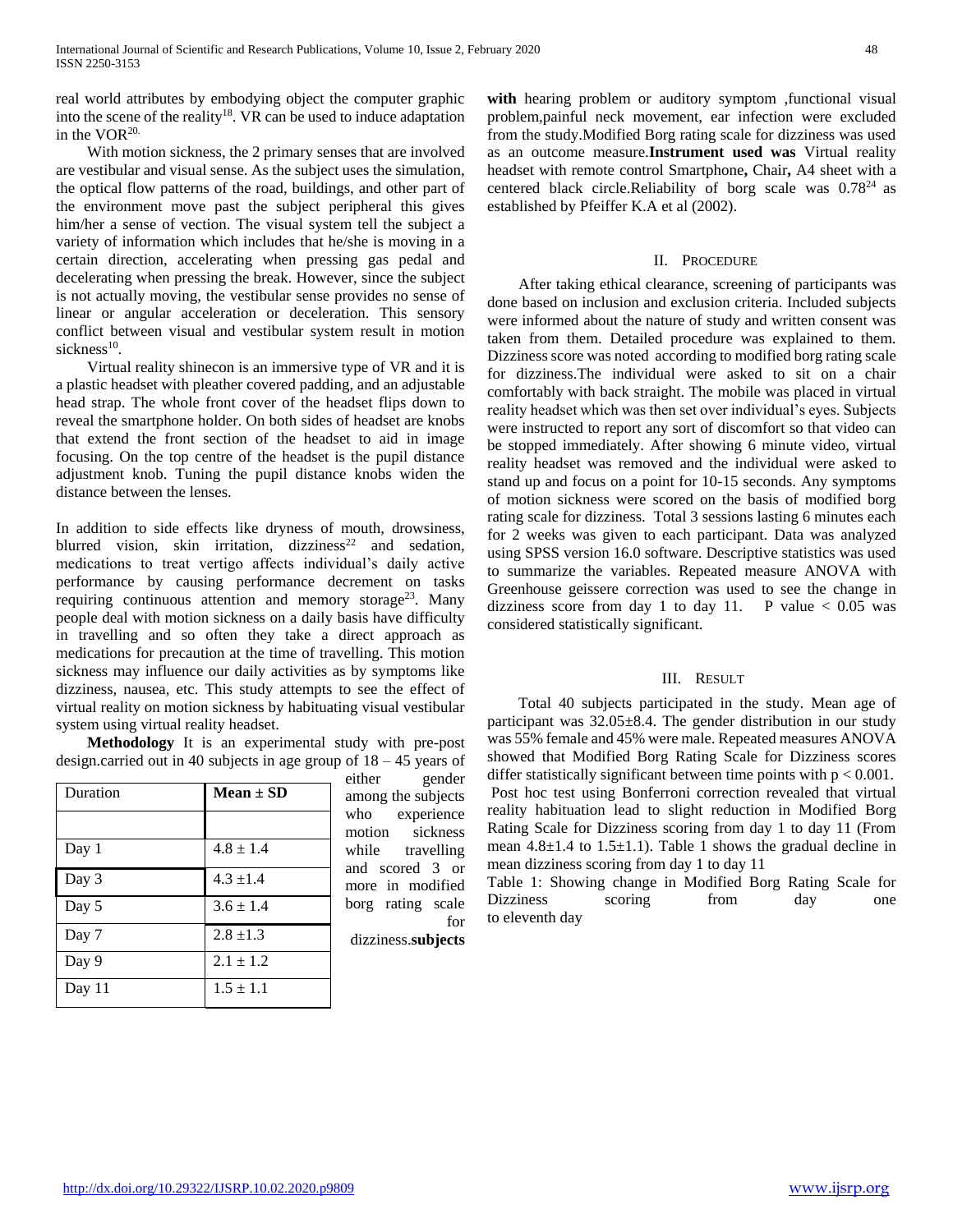

### **Figure 2: Showing gradual decline in mean dizziness scoring with ti**

### IV. DISCUSSION

 Motion sickness is a generic term that reflects body reaction to various kinds of motion stimuli caused during passive transportation or by other devices like swings, etc. This sickness may also be evoked by walking while wearing horizontally reversing goggles both in adults and children. The motion sickness is characterized by symptoms like nausea, vomiting, pallor and cold sweating<sup>25</sup>. Present study was conducted to see the effect of virtual reality on motion sickness. Total 40 participants with mean age being 32.05±8.4 year were included in the study. The gender distribution in our study was 55% female and 45% were male. Perception was higher among females than males across all age groups this result is similar to study done by **Sharma K, Aparna, 1997** were Females (27.3%) were more susceptible to motion sickness than males  $(16.8\%)^{25}$ .

 While 'adaptation' means a decreased response following continuous stimulation of a receptor system, the reduction of neuronal activity after repeated stimulation is called 'habituation'. The adaptation effects can also be explained by the sensory conflict theory. In situations that commonly produce sensory conflicts (sensory rearrangement) and motion sickness, the brain presumably stores appropriate traces, making the sensory conflict part of our 'exposure history'. Once this occurs, there is no conflict between our expectations and the sensory information received and thus, after some time, motion sickness symptoms no longer occur<sup>26</sup>. Supporting this, study **Pavlou M et al 2012** reported that exposure to dynamic VR environments should be considered as a useful adjunct to vestibular rehabilitation programs for patients with peripheral vestibular disorders and visual vertigo symptoms. The present study reported decrease in the symptoms of motion sickness through habituation by using virtual reality (VR) headset. Treatment duration in our study was 3 sessions lasting for 6 minutes each for 2 weeks. This is supported by **Schmal F, 2013**  where repeated or continued exposure to motion resulted in declining motion sickness. Furthermore a preliminary study involving placing patients with chronic vertigo due to a vestibular disorder, in an immersive, computer generated moving visual scene that interacted with their head movements, showed improvements in vestibulo-ocular reflex gain and dizziness handicap after 5 days <sup>27</sup>.

 **Gorini A, Riva G, 2008** presented that Virtual Reality Exposure Therapy seems to be a promising intervention for the treatment of specific phobias and anxiety disorders. In a study by **Rothbaum BO, et al (1995)** treatment with virtual reality graded exposure was successful in reducing fear of height (Acrophobia). The mean rating of subjective discomfort in each session decreased steadily across sessions, indicating habituation<sup>28</sup>. Acrophobia was the first phobia treated with Virtual Reality Exposure Therapy. Several studies shown that claustrophobia, fear of flying, fear of driving, fear of public speaking, panic disorder with agoraphobia, post traumatic stress disorder may be reduced by Virtual Reality Exposure Therapy<sup>29</sup>.

 VR has many benefits over other treatmen which allow it be be adjunct as therapy in reducing symptoms.The VR allow the user to monitor, control, and observe that feature in the normal scale system, it allows the user to feel and sense the "non-real time." Non- real time means a case or situation either offered in fast time or slow, it is safe more than the real world. VR introduces the students with realism and interactivity it Simulate the interaction and its speed or faster that in the real world. Most of the systems in VR give the users opportunities to repeat the task until the user fulfills that task professionally with desired skills. It gives the users the ability of observations and monitoring from many numbers of views. VR technology support and enhance the distance learning and avoid real danger, break the limitations of time and does not require users to present in the same place of training any system simulation that the user can train even if he/she is in another country<sup>18</sup>. Therefore, use of VR in our study is